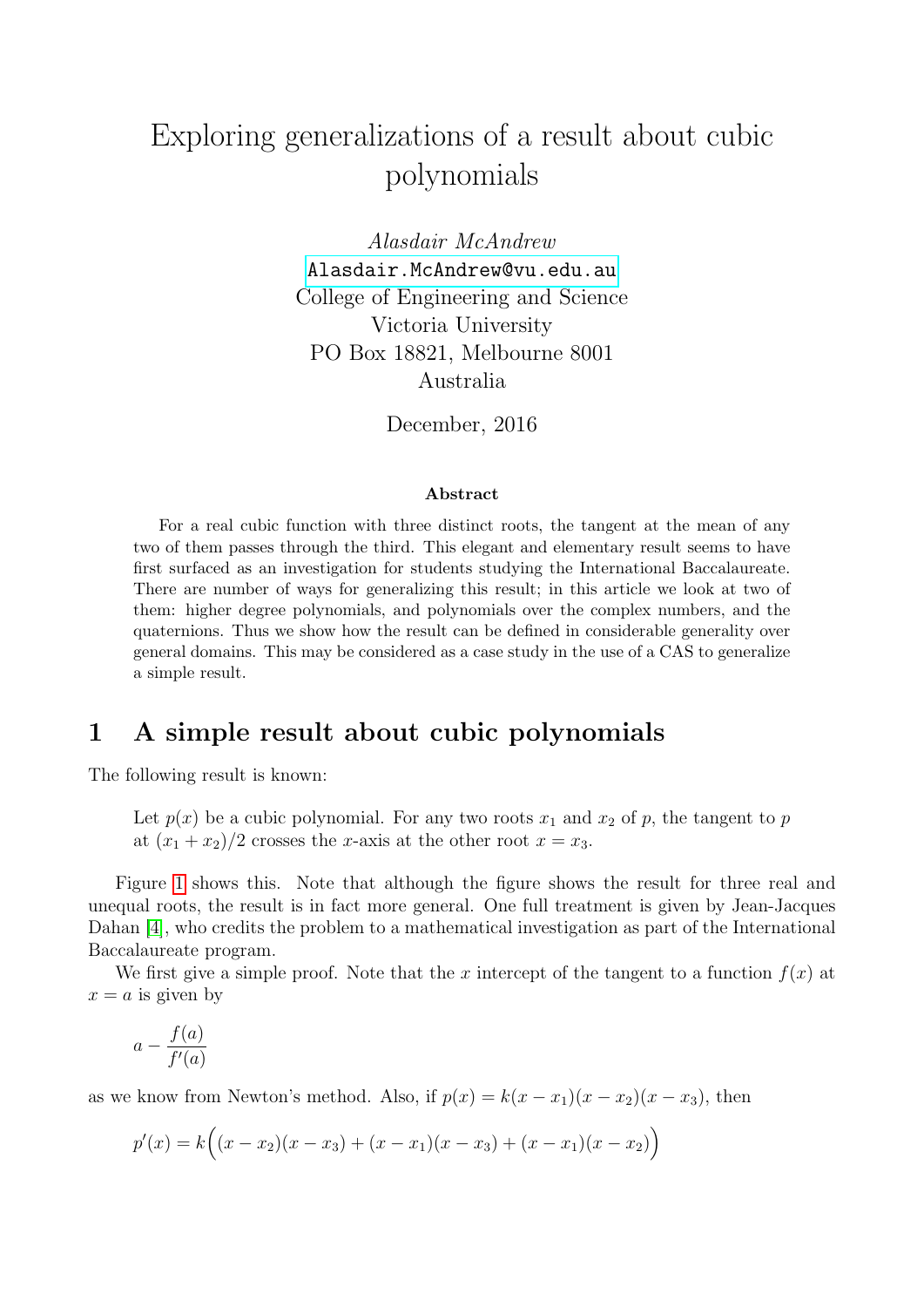

<span id="page-1-0"></span>Figure 1: A cubic with a tangent

and so

$$
\frac{p'(x)}{p(x)} = \frac{1}{x - x_1} + \frac{1}{x - x_2} + \frac{1}{x - x_3}.
$$

Consider a tangent at  $(k, p(k)$  which goes through  $x_3$ . We have

$$
k - \frac{f(k)}{f'k} = x_3
$$

or

$$
\frac{1}{k - x_3} = \frac{f'(k)}{f(k)}
$$

$$
= \frac{1}{k - x_1} + \frac{1}{k - x_2} + \frac{1}{k - x_3}
$$

This means that

$$
\frac{1}{k - x_1} + \frac{1}{k - x_2} = 0
$$

or that

$$
k = \frac{x_1 + x_2}{2}.
$$

Note that this can be also done using a Computer Algebra System; for ease of explanation we shall use Axiom [\[1\]](#page-11-1), an open source package, which we first introduce.

# 2 Axiom

Axiom is the current open-source descendant of a powerful system called ScratchPad, which was developed at IBM in the late 1960s and 1970s. It seems to be little used, and in part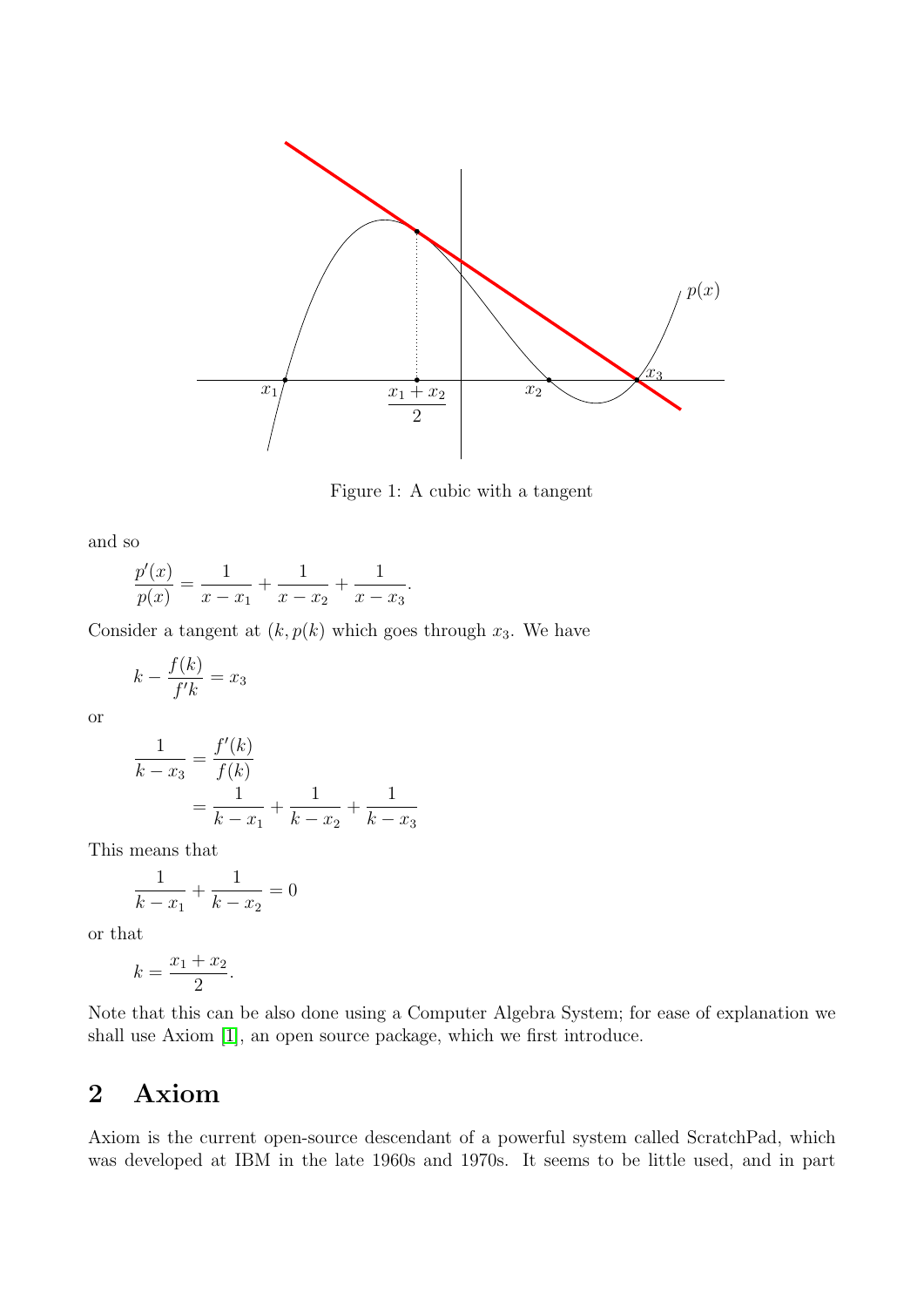this is because of a very old-fashioned interface. Another argument militating against it is the different forks—owing to some disagreements between the lead developers, there are three forks: Axiom, which is the original; FriCAS, which is possibly the most actively developed; and OpenAxiom.

Axiom's great strength is its strong typing. Every object in Axiom has a type, which may be considered to be a computational domain which defines what operations are possible. Basic types include integers, matrices, polynomials, fields, and many others. Types can also be nested, so that for example you could define an object to be a matrix over the field of polynomials modulo 17.

Here are a few examples of Axiom, first factoring a polynomial over different number fields.  $(1)$  -> p :=  $x^6+x^4+x^2+1$ 

- $x^6 + x^4 + x^2 + 1$
- $(2)$   $\rightarrow$  factor $(p)$  $(x^2+1)(x^4+1)$

Type: Polynomial(Integer)

Type: Factored(Polynomial(Integer))

(3) -> factor(p::POLY COMPLEX FRAC INT)  $(x - \%i)(x + \%i)(x^2 - \%i)(x^2 + \%i)$ 

Type: Factored(Polynomial(Complex(Fraction(Integer))))

Furthermore, we can adjoin a single element to the base field by giving a minimal polynomial. For example, suppose a is a root of  $x^2 + 2 = 0$ , and let  $\mathbb{Q}[a]$  be the extension field of  $\mathbb Q$  obtained by adjoining a. We can factorize over this field, too:  $(4)$  -> aa:=rootOf(aa^2+2)

aa

Type: AlgebraicNumber

 $(5)$  -> factor $(p, [aa])$  $(x^2 - aa x - 1)(x^2 + 1)(x^2 + aa x - 1)$ 

Type: Factored(Polynomial(AlgebraicNumber))

We can in fact apply the same technique as above to the complex numbers, by extending the field  $Q$  by i and using zeroOf instead of rootOf to obtain a result using radicals:

 $(6)$  ->  $)$ cl pr aa (7)  $\rightarrow$  aa:=zeroOf(aa^2+2)  $\sqrt{-2}$ 

(8)  $\rightarrow$  bb:=zeroOf(bb^2+1)

 $\sqrt{-1}$ 

Type: AlgebraicNumber

Type: AlgebraicNumber

(9) 
$$
\rightarrow
$$
 factor (p, [aa, bb])  
\n
$$
\left(x + \frac{-\sqrt{-2}\sqrt{-1} - \sqrt{-2}}{2}\right)\left(x + \frac{-\sqrt{-2}\sqrt{-1} + \sqrt{-2}}{2}\right)\left(x - \sqrt{-1}\right)\left(x + \sqrt{-1}\right)
$$
\n
$$
\left(x + \frac{\sqrt{-2}\sqrt{-1} - \sqrt{-2}}{2}\right)\left(x + \frac{\sqrt{-2}\sqrt{-1} + \sqrt{-2}}{2}\right)
$$
\nThree: Factored (Polynomial (Algebraic Number

Type: Factored(Polynomial(AlgebraicNumber))

Axiom supports the full Risch algorithm for symbolic integration of elementary functions (the only open source system to do so), and can solve all of the integrals given by Charlwood [\[2\]](#page-11-2),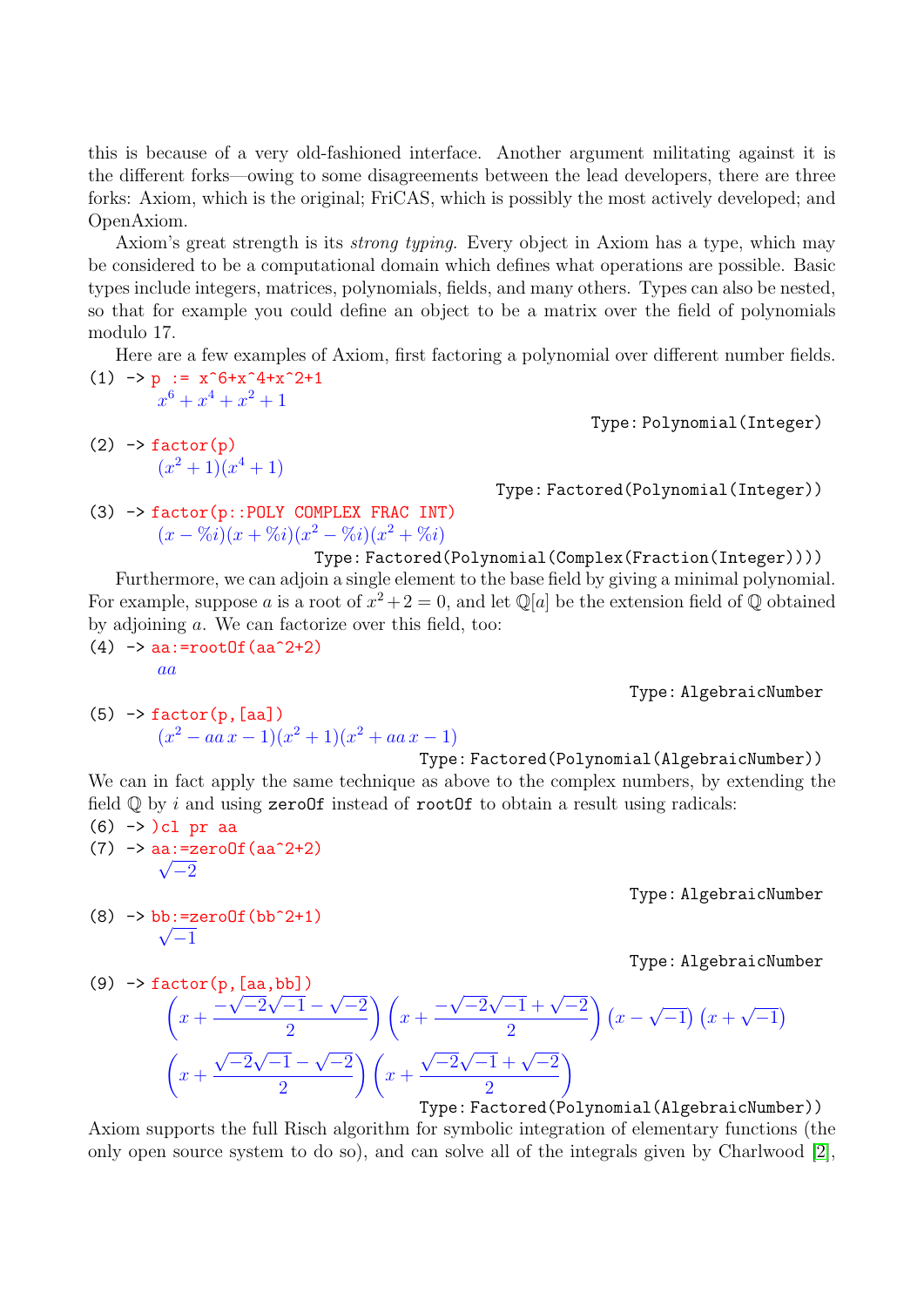for example:

(10)  $\rightarrow$  integrate(asin(sqrt(x+1)-sqrt(x)), x)  $\frac{3\sqrt{x+1} + \sqrt{x}}{\sqrt{2}}$ √  $\overline{x}$  $\frac{\sqrt{x+1}-3q}{1-2x+(8x+3)\sin(\sqrt{x+1}-1)}$ √  $\overline{x})$ 8

Type: Union(Expression(Integer),...)

Finally, a bit of linear algebra: a matrix and the Cayley-Hamilton theorem, starting with a little command to produce random numbers:  $(11)$  ->  $r()$  == randnum $(10)+5$ 

Type: Void  $(12)$  -> M := matrix  $[ [r() for i in 1..3] for j in 1..3]$  $\sqrt{ }$  $\mathbf{I}$ 10 5 9 5 7 5 6 7 13  $\setminus$  $\overline{ }$ Type: Matrix(Integer) (13)  $\rightarrow$  cp := characteristicPolynomial(M,x)  $-x^3 + 30x^2 - 177x + 322$ Type: Polynomial(Integer)  $(14)$  -> eval(cp,  $x = M$ )  $\sqrt{ }$  $\mathbf{I}$ 0 0 0 0 0 0 0 0 0  $\setminus$  $\mathbf{I}$ Type: Polynomial(SquareMatrix(3,Integer))

#### Axiom applied to cubic polynomials

We start off by defining a generic cubic polynomial function and its derivative:  $(15)$  ->  $p(x) = k*(x-a)*(x-b)*(x-c)$ 

Type: Void

Without loss of generality, take  $a$  to be the root, and define the mean of the others to be  $s$ :  $(16)$  ->  $s:=(b+c)/2$ 

1 2  $c +$ 1 2 b

Type: Polynomial(Fraction(Integer))

Now define the derivative of  $p$  (using Axiom's operator  $D$  for the derivative), and apply Newton's iteration to it at s:

 $(17)$  -> function( $D(p(x),x)$ , pd, x) pd

Type: Symbol

$$
(18) \rightarrow y:=s-p(s)/pd(s)
$$
  
  $a$ 

Type: Fraction(Polynomial(Fraction(Integer)))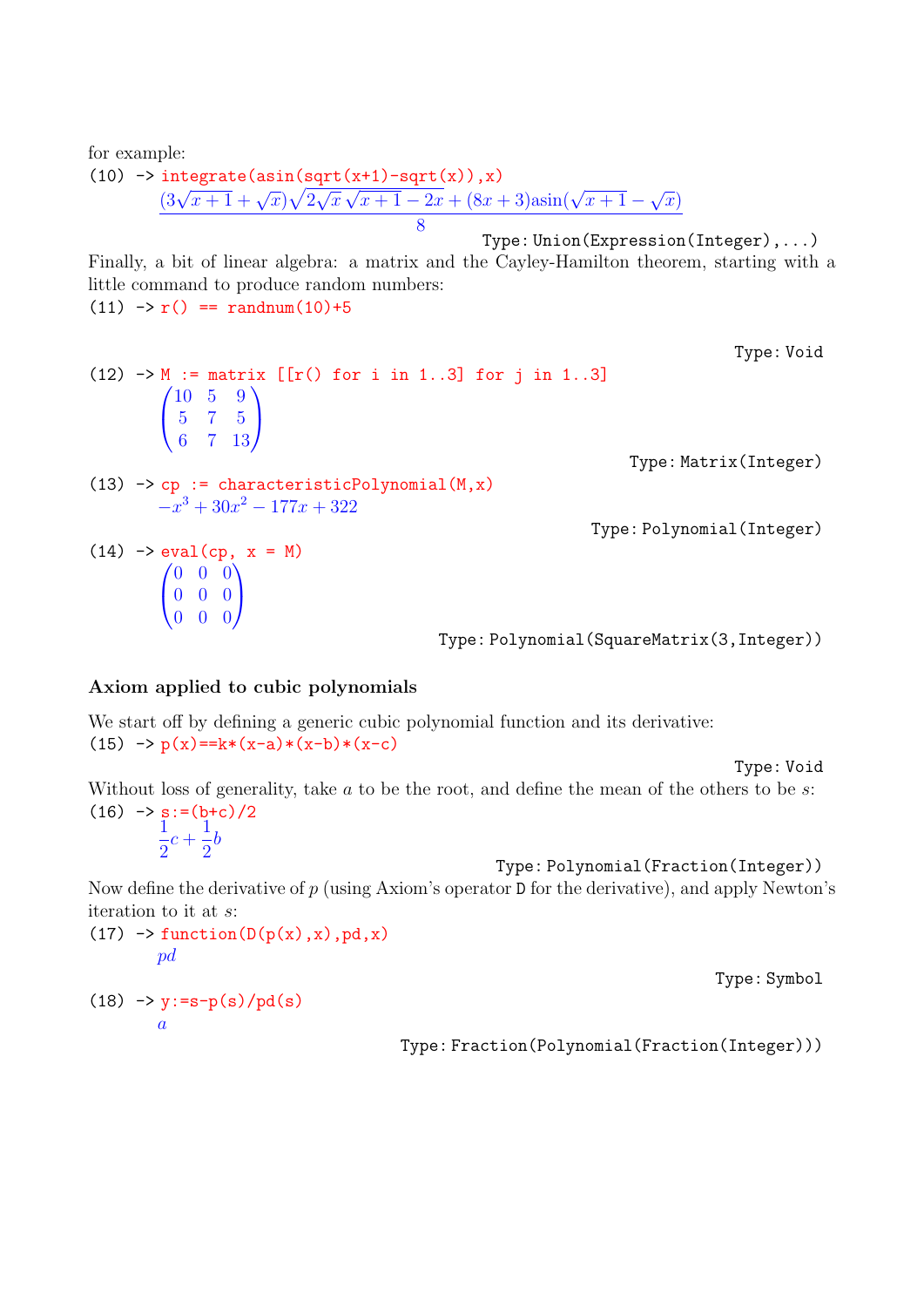### 3 Higher order polynomials

We now consider a generalization to higher order polynomials. We first observe that for an n-th order polynomial  $p(x)$ , with roots (which for the moment we shall assume to be real and distinct)  $x_1, x_2, \ldots, x_n$ , that

$$
\frac{p'(x)}{p(x)} = \frac{1}{x - x_1} + \frac{1}{x - x_2} + \dots + \frac{1}{x - x_n}.
$$

By applying the above reasoning, if we have a tangent to the curve  $y = p(x)$  at  $(a, p(a))$  which pass through a root  $x_m$  on the x-axis, then

$$
\sum_{\substack{i=1 \ i \neq m}}^{n} \frac{1}{a - x_i} = 0.
$$

However, this expression is equal to

$$
\frac{p'(a)}{p(a)} - \frac{1}{a - x_m}.
$$

Alternatively, if

$$
q(x) = \frac{p(x)}{x - x_m}
$$

then

$$
\frac{q'(x)}{q(x)} = \frac{p'(x)}{p(x)} - \frac{1}{x - x_m}
$$

Putting all this together, we have the following generalization of the initial result about cubics:

Suppose  $p(x)$  is an *n*-the degree polynomial, with *n* distinct real roots. Then a tangent through  $(a, p(a))$  will pass through a root  $x_m$  on the x-axis if and only if  $q'(a) = 0$ , where  $q(x) = p(x)/(x - x_m)$ .

To see this in relation to cubics, suppose  $p(x) = A(x - x_1)(x - x_2)(x - x_3)$ . Let  $x_m = x_3$ . Then  $q(x) = A(x - x_1)(x - x_2)$ , and  $q'(x) = A(2x - (x_1 + x_2))$ . So if  $q'(a) = 0$  then  $a = (x_1 + x_2)/2$ .

As an example of a higher order polynomial, suppose  $p(x) = (x + 2)(x + 1)(x - 1)(x - 3)$ , and let  $x_m = 3$ . Then  $q(x) = (x+2)(x+1)(x-1)$  and so  $q'(x) = 3x^2 + 4x - 1$ . The roots of  $q'(x)$  are

$$
a_1 = \frac{-\sqrt{7} - 2}{3}, \quad a_2 \frac{\sqrt{7} - 2}{3}.
$$

Figure [2](#page-5-0) shows the tangents through each  $(a_i, p(a_i))$ .

.

Now let's try with one of the "inner roots", say  $x = 1$ . In this case  $q(x) = x^3 - 7x - 6$  with roots

$$
a_1 = -\sqrt{\frac{7}{3}}, \quad a_2 = \sqrt{\frac{7}{3}}.
$$

and the result is shown in figure [3.](#page-6-0) It is clear that for an  $n$ -th degree polynomial, with  $n$  distinct real roots, there will be  $n - 2$  tangents to its curve passing through any given root.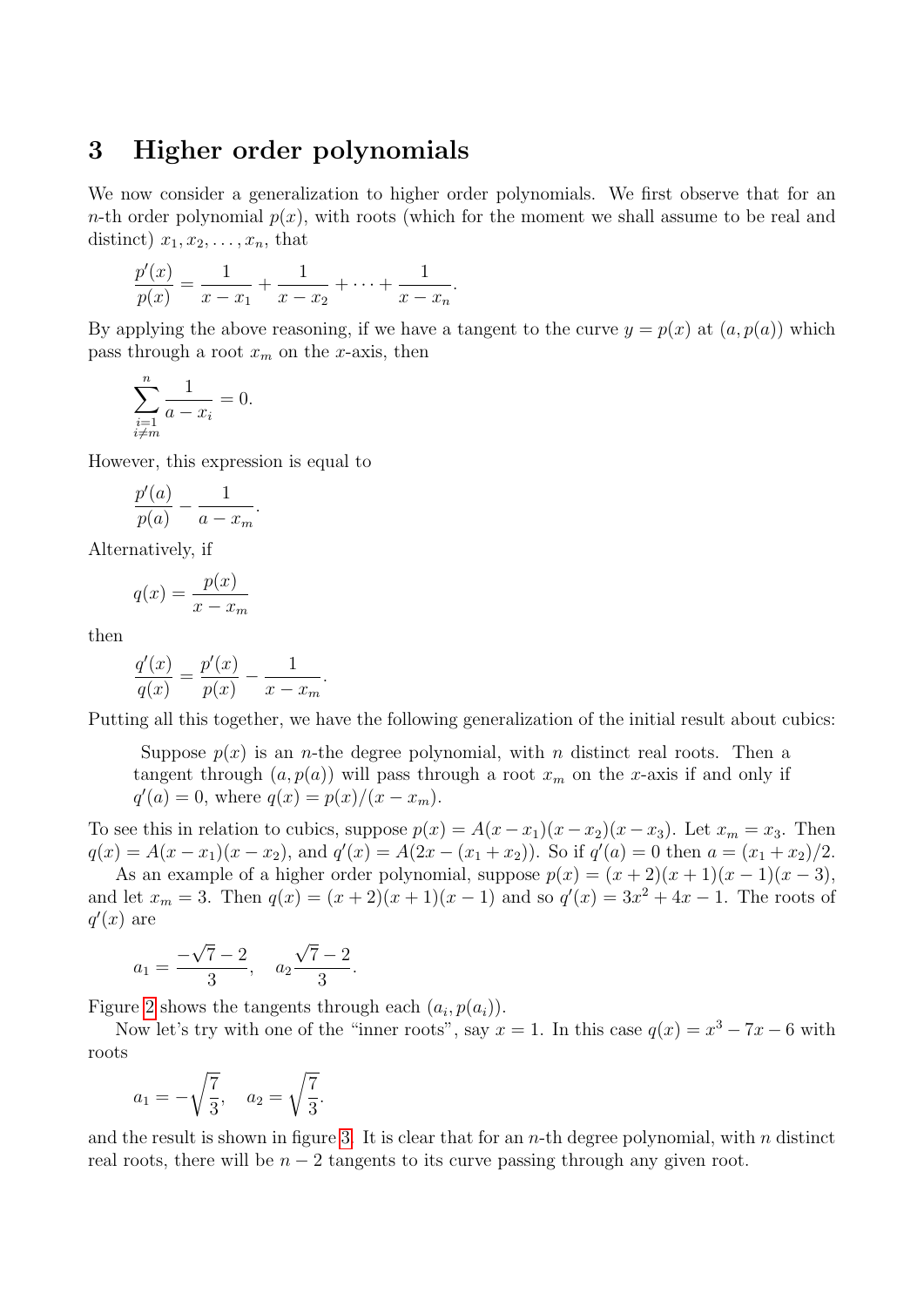

<span id="page-5-0"></span>Figure 2: Tangents to a quartic passing through a root

### Polynomials over the field of complex numbers

We now show that the previous results can be extended to polynomials defined on the complex numbers. Note that there is in fact nothing in the previous discussion which requires our polynomials to be defined over the real numbers only. We might not be able to draw the curve of a polynomial  $p : \mathbb{C} \to \mathbb{C}$ , but the same operations as above can be applied.

For example, suppose

$$
p(z) = (z - 2 + 3i)(z - 1 - i)(z + 2 - i)(z + 1 + 2i)
$$

and choose  $r = 2 - 3i$ . Then

$$
q_r(z) = (z - 1 - i)(z + 2 - i)(z + 1 + 2i)
$$
  
=  $z^3 + 2z^2 + (2 - i)z - 1 - 7i$ 

and so

$$
q'(z) = 3z^2 + 4z^2 + 2 - i.
$$

We find that the roots of  $q'$  are

$$
a_1 = \frac{\sqrt{-2 + 3i} - 2}{3} \approx -0.368008 + 0.55805i
$$

$$
a_2 = \frac{-\sqrt{-2 + 3i} - 2}{3} \approx -0.965326 - 0.55805i
$$

and so using  $a_1$ , we find that

$$
a_1 + \frac{p(a_1)}{p'(a_1)} = 2 - 3i.
$$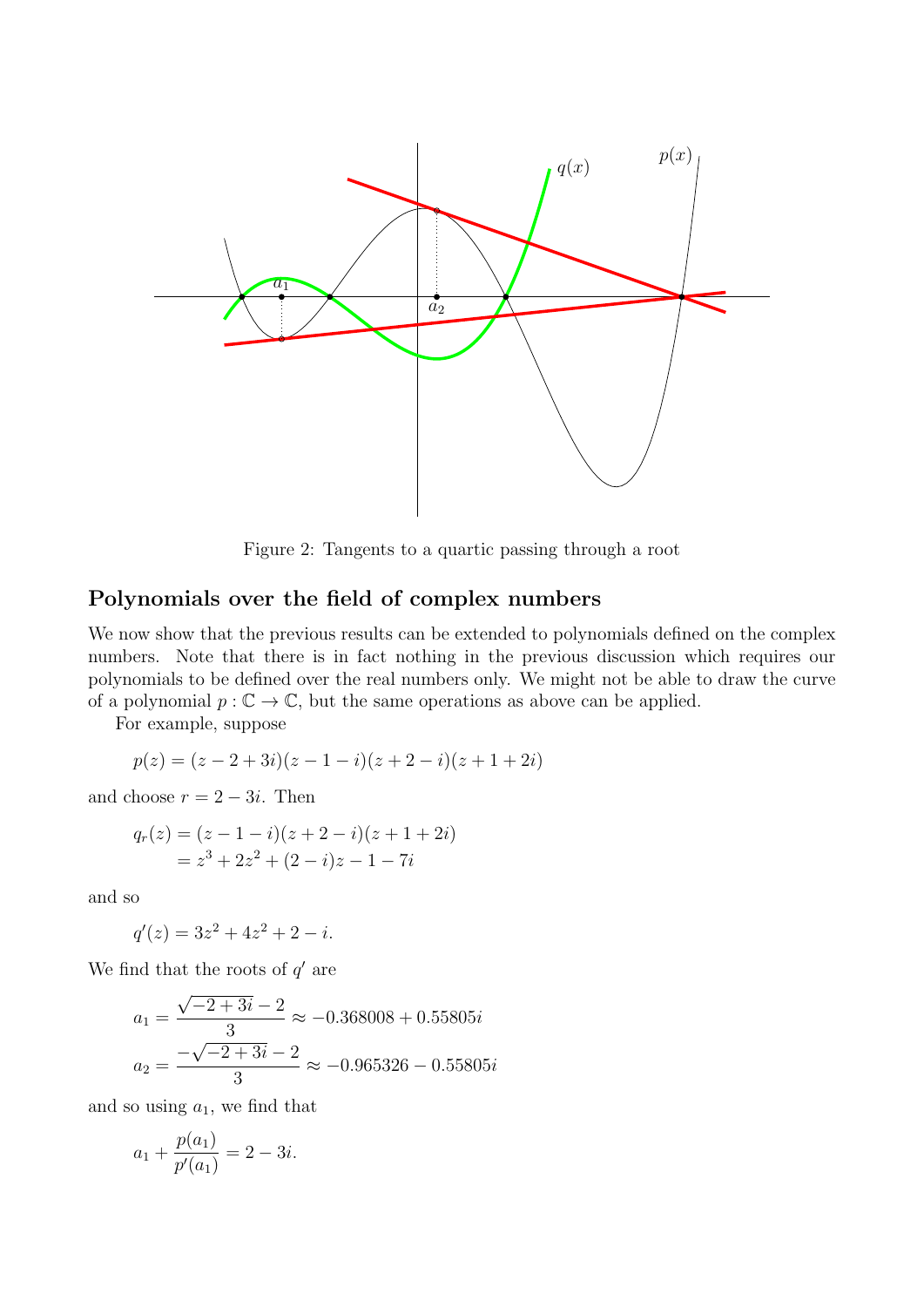

<span id="page-6-0"></span>Figure 3: Tangents to a quartic passing through another root

This is best shown using Axiom, with univariate polynomials over the field of complex numbers: (19) -> p:UP(z,Complex FRAC INT)

(20) 
$$
-> p := (z-2+3*\%i)* (z-1-\%i)* (z+2-\%i)* (z+1+2*\%i) \nzy+4+3iz^3 + (-2+5i)z^2 + (-2+i)z + 23 + 11i \nType: UnivariatePolynomial(z, Complex(Fraction(Integer)))\n(21) 
$$
-> r := 2-3*\%i
$$
\n(22) 
$$
-> q : UP(z, Complex FRAC INT) := p/(z-r)
$$
\n
$$
z^3 + 2z^2 + (2-i)z - 1 - 7i
$$
\nType: UnivariatePolynomial(z, Complex(Fraction(Integer)))\n(23) 
$$
-> pd := D(p, 1)
$$
\n
$$
4z^3 + 9iz^2 + (-4+10i)z - 2 + i
$$
\nType: UnivariatePolynomial(z, Complex(Fraction(Integer)))\n(24) 
$$
-> qd := D(q, 1)
$$
\n
$$
3z^2 + 4z + 2 - i
$$
\nType: UnivariatePolynomial(z, Complex(Fraction(Integer)))\n(25) 
$$
-> qs := \text{radicalSolve}(qd=0, z)
$$
\n
$$
\begin{bmatrix} z = -\frac{1}{2}\sqrt{-\frac{8}{9}} + \frac{4}{3}i - \frac{2}{3}, z = \frac{1}{2}\sqrt{-\frac{8}{9}} + \frac{4}{3}i - \frac{2}{3} \\ \n\text{Type: List(Equation(Expression(Complex(Fraction(Integer))))))\n(26) 
$$
-> a1 := \text{rhs}(qs. 1)
$$
\n
$$
-\frac{1}{2}\sqrt{-\frac{8}{9}} + \frac{4}{3}i - \frac{2}{3}
$$
$$
$$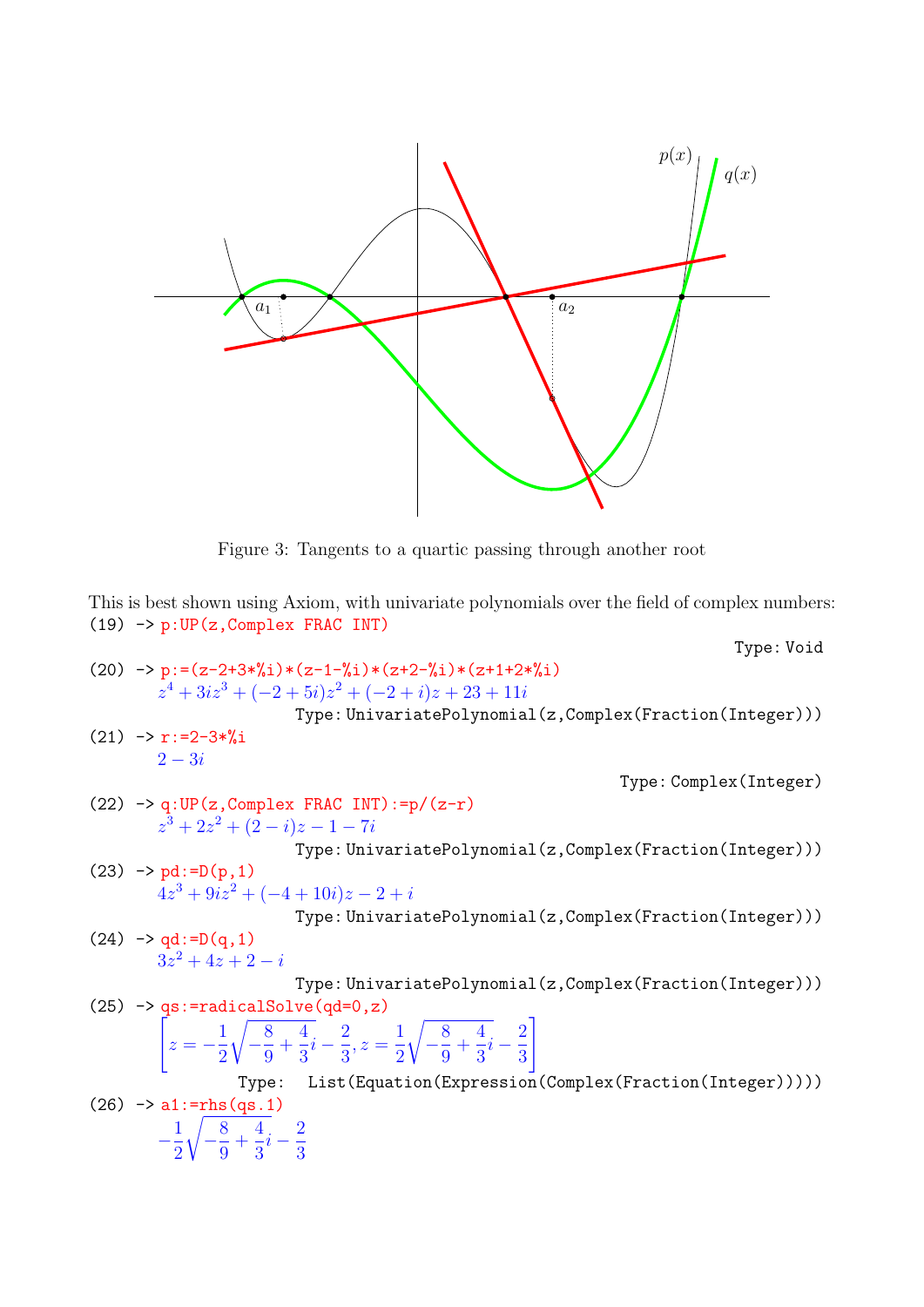### Type: Expression(Complex(Fraction(Integer)))  $(27)$  -> a1-subst(p,z=a1)/subst(pd,z=a1)  $2 - 3i$

Type: Expression(Complex(Fraction(Integer)))

and we see that the result is the root we chose at the start. We are now in a position to state a general result for polynomials with distinct roots:

Let  $p(z): \mathbb{C} \to \mathbb{C}$  be an *n*-th order polynomial, with *n* distinct roots. For a chosen root r, define  $q_r(z) = p(z)/(z - r)$ . Then for any root s of the derivative  $q'_r(z)$ , we have

$$
s - \frac{p(s)}{p'(s)} = r.
$$

The proof is the same as the previous proof given for real polynomials.

### Polynomials over quaternions

We now show that the result can be generalized even further, to polynomials defined over the ring of quaternions, as long as the roots commute by multiplication—recall that if q and r are quaternions, then in general  $qr \neq rq$ . We define the quaternions to be objects which have the form

$$
a + bi + cj + dk
$$

where  $a, b, c, d \in \mathbb{R}$ , and

$$
i^2 = j^2 = k^2 = ijk = -1.
$$

Note that this last expression implies that  $ij = -ji$ ,  $ik = -ki$ ,  $jk = -kj$ , hence the noncommutativity of quaternion multiplication. The ring of quaternions is denoted H. To read more about quaternions, a nice elementary view is provided by Tait [\[5\]](#page-11-3) and a more modern view by Conway and Smith [\[3\]](#page-11-4).

Suppose that  $a, b, c \in \mathbb{H}$  are all multiplicatively commutative, so that  $ab = ba, ac = ca, bc =$ cb. This can be ensured if each of  $a, b, c$  is an integer power of a single quaternion, so that  $a = u^m$ ,  $b = u^n$ ,  $c = u^k$ , for some quaternion u and integers  $m, n, k$ . Alternatively, we could fix real numbers  $u, v$  and  $w$ , and define

$$
a = a_1 + m(ui + vj + wk),
$$
  $b = b_1 + n(ui + vj + wk),$   $c = c_1 + k(ui + vj + wk)$ 

where  $a_1, b_1, c_1$  are any real numbers.

Consider the polynomial

 $p(x) = (x - a)(x - b)(x - c)$ 

where  $a, b, c \in \mathbb{H}$  all commute, and  $p : \mathbb{H} \to \mathbb{H}$ . Define

$$
p'(x) = 3x^2 - 2(a+b+x)x + (ab+bc+ca).
$$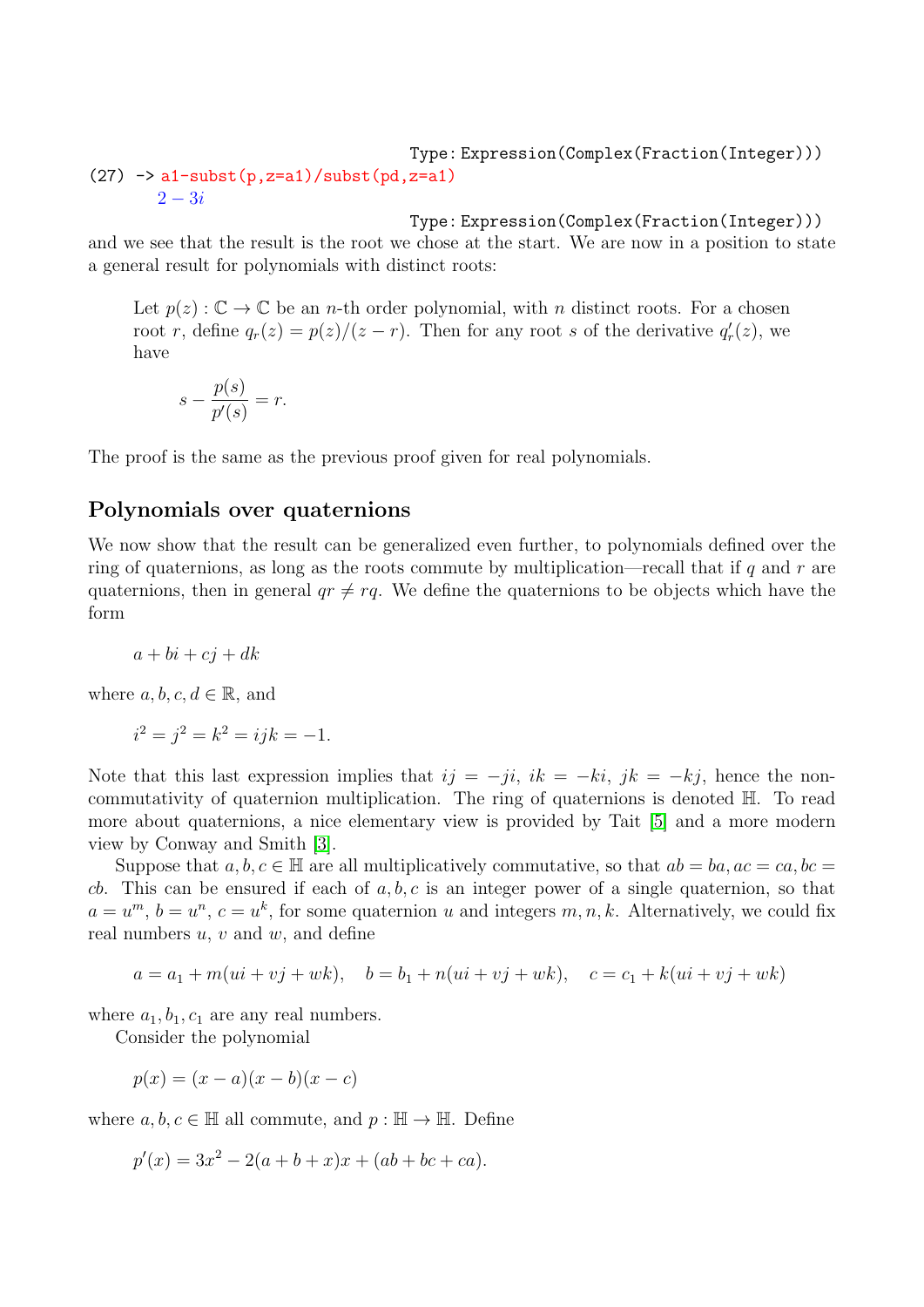If  $s = (b+c)/2$  then

$$
s - p(s) (p'(s))^{-1} = a.
$$

We can check this again in Axiom, starting by clearing all currently defined variables, and then defining three quaternions  $a, b, c$ :  $(28)$  ->  $)$ cl pr all

- (29)  $\rightarrow$  u:QUAT FRAC INT:=quatern(2,1,-2,-1)  $2 + i - 2j - k$
- $(30)$  -> a:=3+2\*(u-real(u))  $3 + 2i - 4j - 2k$
- $(31)$  -> b:=-2-3\*(u-real(u))  $-2 - 3i + 6j + 3k$
- $(32)$  ->  $c:=1-5*(u-real(u))$  $1 - 5i + 10j + 5k$
- (33)  $\rightarrow p(x) = (x-a)*(x-b)*(x-c)$

Type: Void

Type: Void

Now we can defined the derivative in terms of the coefficients of  $p(x)$ :  $(34)$  -> cs:=coefficients(p(x));

Type: List(Quaternion(Fraction(Integer)))

Type: Quaternion(Fraction(Integer))

Type: Quaternion(Fraction(Integer))

Type: Quaternion(Fraction(Integer))

Type: Quaternion(Fraction(Integer))

 $(35)$  -> pd(x)==3\*x<sup>2+2\*cs.2\*x+cs.3</sup>

Type: Void

Now we can choose any root; without loss of generality choose  $r = a$ , and so  $s = (b + c)/2$ :  $(36)$  -> s:=1/2\*(b+c)  $-\frac{1}{2}$ 2  $-4i + 8j + 4k$ Type: Quaternion(Fraction(Integer))  $(37) \rightarrow y:=s-p(s)*(pd(s))^{(-1)}$  $1 - 5i + 10j + 5k$ Type: Quaternion(Fraction(Integer))  $(38)$  -> test(y=a) true

Type: Boolean

Although the above example is for cubics, it could be extended to higher powered polynomials; the main difficulty being computing the roots of polynomials over the quaternions. However, roots of quaternions can be computed by a method very similar to that of complex numbers, and also using de Moivre's theorem.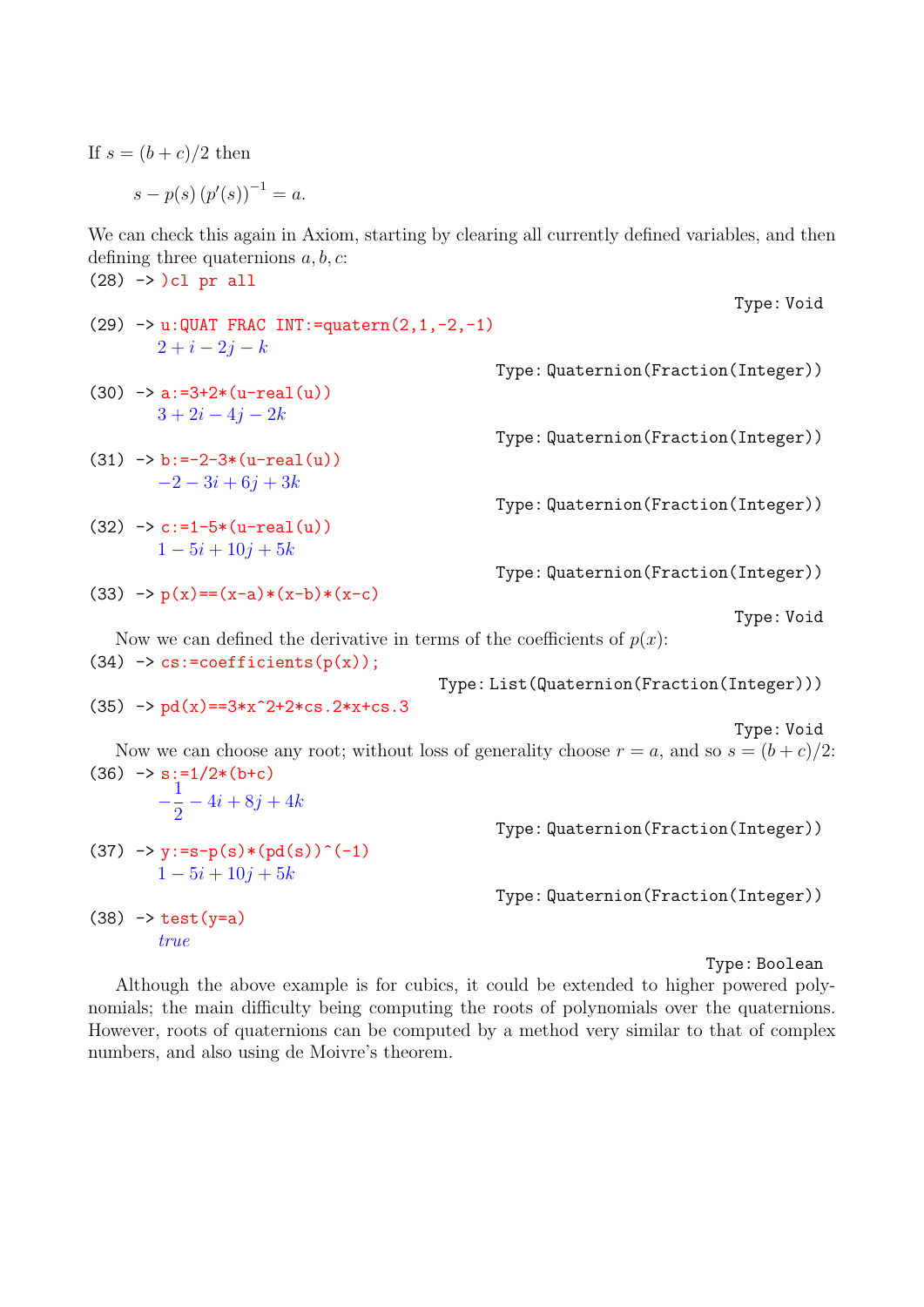## 4 Polynomials with repeated roots

We now consider the case where not all roots are distinct. Note that if  $r$  is a repeated root, then  $p'(r) = 0$  and so the expression

$$
r - \frac{p(r)}{p'(r)}
$$

will be undefined.

For example, consider the polynomial

$$
p(x) = (x - 1)^2(x - 2)(x - 3)
$$

and choose  $r = 2$ . Then  $q(x) = (x - 1)^2(x - 3)$ , and we find that the roots of  $q'(x)$  are 7/3 and 1. If  $s = 7/3$  then

$$
s - \frac{p(s)}{p'(s)} = r.
$$

Clearly we need to avoid using a root a of  $q'_r(x)$  which is a repeated root of  $q(x)$  and hence of  $p(x)$ .

The result we want can be thus written as

Let  $p(z): \mathbb{C} \to \mathbb{C}$  be an *n*-th order polynomial. For a chosen root *r*, define  $q_r(z)$  $p(z)/(z-r)$ . Let s be any root of  $q'_r(z)$  which is not a repeated root of  $q_r(z)$ . Then we have

$$
s - \frac{p(s)}{p'(s)} = r.
$$

For example, suppose

$$
p(x) = (x - 1)^3 (x - 2)^3.
$$

Choose  $r = 1$ , so that  $q(x) = (x - 1)^2(x - 2)^3$ . Then

$$
q'(x) = (x-2)^2(x-1)(5x-7)
$$

and so the only root we can choose for s is 7/5.

In general, suppose that

$$
p(x) = (x - a)^m (x - b)^n f(x)
$$

where  $f(x)$  is a polynomial none of whose roots are equal to a or b. Pick  $r = a$ , so that

$$
q_r(x) = (x - a)^{m-1}(x - b)^n f(x)
$$

and

$$
q_r'(x) = (x - a)^{m-2}(x - b)^{n-1}t(x)
$$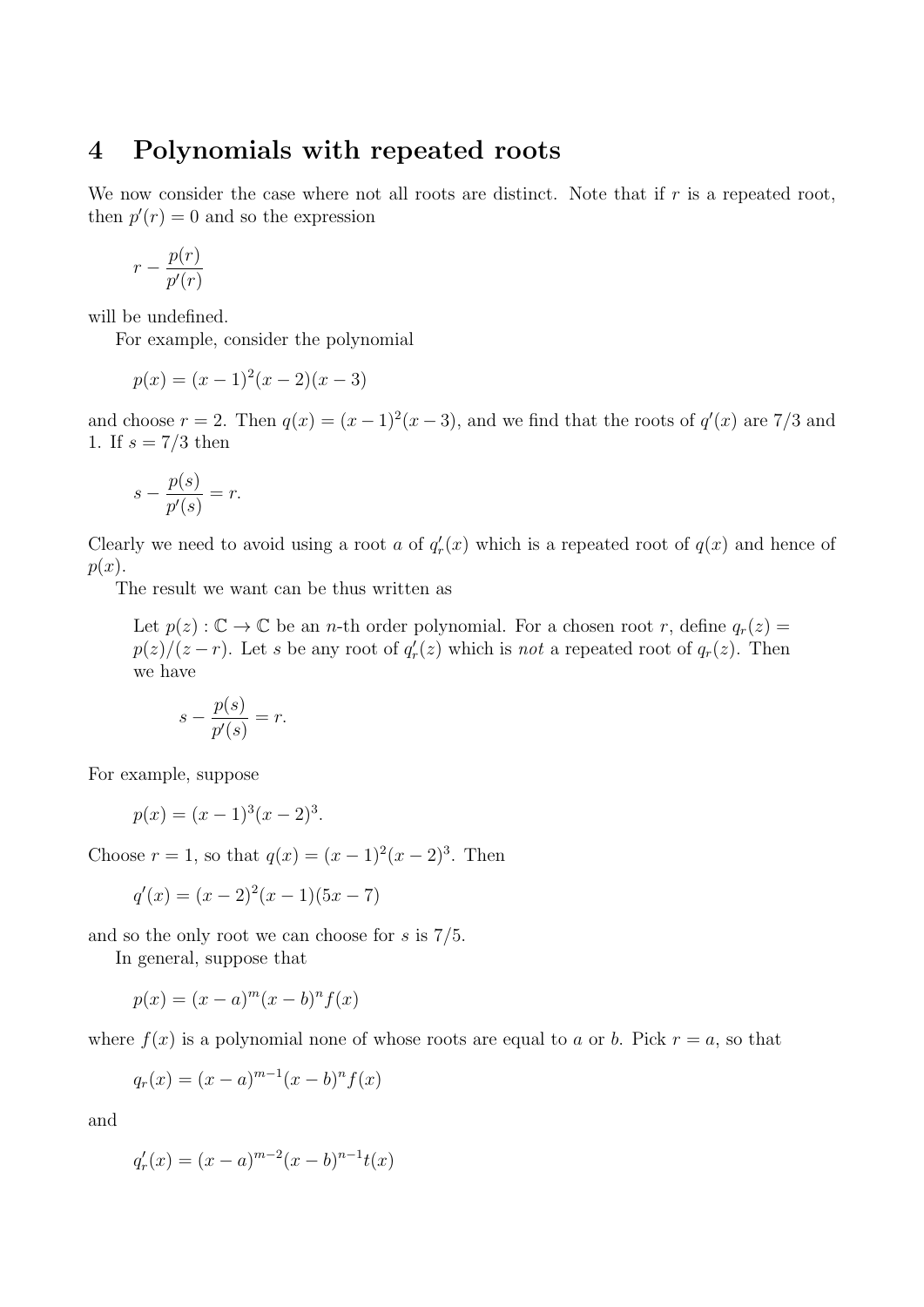where

$$
t(x) = (m-1)(x - b)f(x) + n(x - a)f(x) + (x - a)(x - b)f'(x).
$$

Note that

$$
t(a) = (m-1)(a - b)f(a), \quad t(b) = n(b - a)f(b)
$$

both of which are non-zero since  $a \neq b$  and neither a nor b are roots of  $f(x)$ . This means that if  $t(x)$  has a real root, it will be different from a and b.

For example, take  $p(x) = (x-1)(x-2)^3$  and  $r = 1$ . Since  $q_r(x) = (x-2)^3$  then its only root is repeated, and hence there is no tangent which passes through the x-axis at  $x = r$ , except for the tangent  $y = 0$ . However, if  $r = 2$  so that  $q_r(x) = (x - 1)(x - 2)^2$ , the roots of  $q'_r(x)$ are  $x = 4/3$  and  $x = 2$ . The only non-repeated root is  $x = 4/3$ , which gives us a tangent, as figure [4](#page-10-0) shows.



<span id="page-10-0"></span>Figure 4: A case with repeated roots

From the above discussion, we know that if  $p(x) = (x - a)(x - b)^n$  then there is no tangent line to  $p(x)$  through the x-axis at  $x = a$  (aside from the x-axis itself). However, if  $r = b$  then there will be exactly one tangent at

$$
s = \frac{a(n-1) + b}{n} = a + \frac{b - a}{n}.
$$

If  $p(x) = (x - a)^n (x - b)^m$ , with each  $m, n \ge 2$ , then for  $r = a$ , say, the roots of  $q'_r(x)$  can be found to be

$$
\frac{b(n-a)+am}{n+m-1}, \quad a, \quad b.
$$